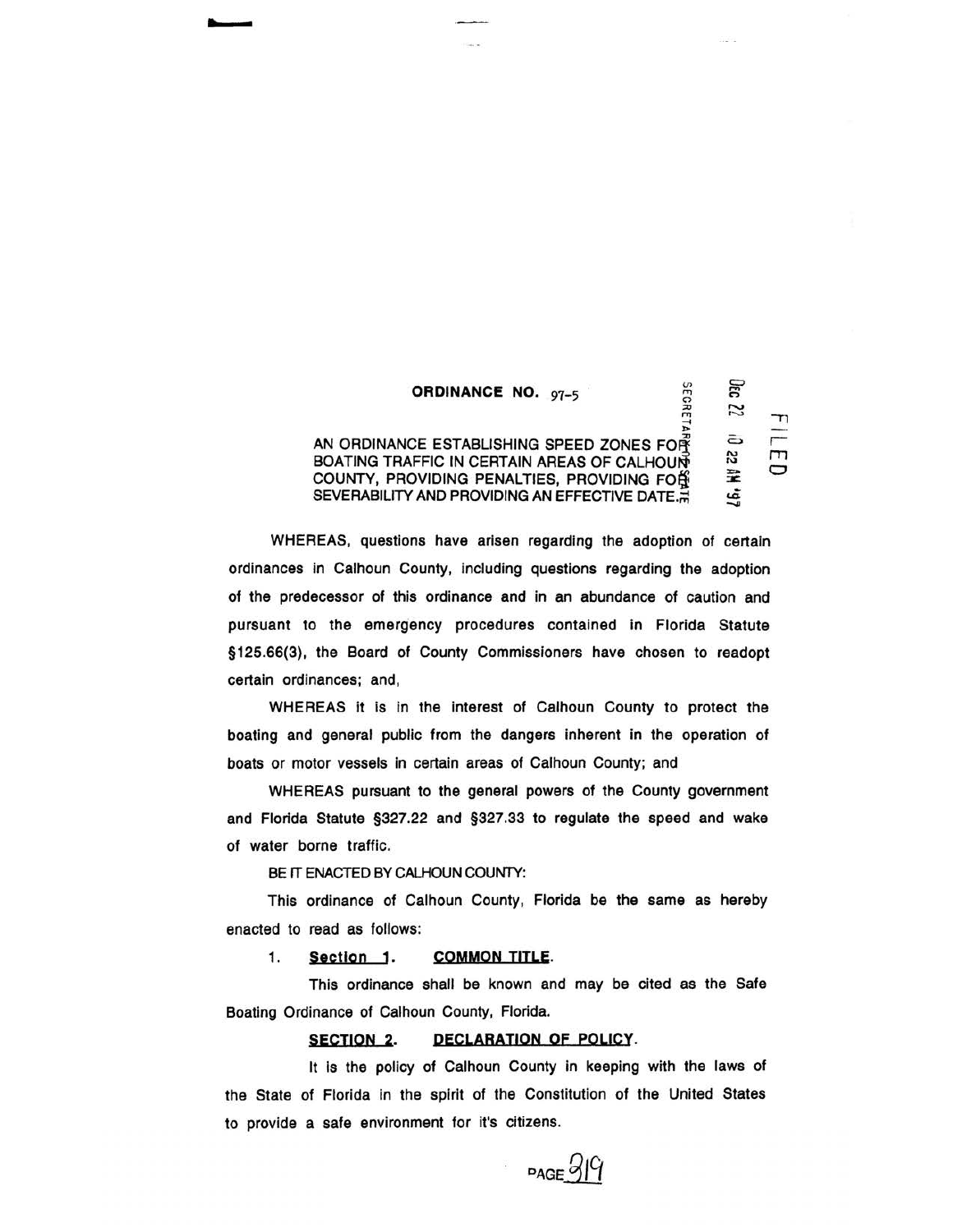# SECTION 3. DEFINITIONS.

(A) As used herein, the term "boat" shall mean any type of water craft defined in Florida Statute §327.02 as a commercial vessel, home made vessel, canoe, life-aboard vessel, manufactured vessel, motor boat, non-commercial vessel, sail boat, or vessel.

(B) Operate means to be in actual physical control of a vessel upon the waters of Calhoun County or to exercise control over or to steer a vessel being towed by another vessel upon the waters of Calhoun County, Florida.

(C) Unlawful speed as used In this ordinance shall be a speed greater than five (5) miles per hour.

## SECTION 4. APPLICABLE AREAS.

It shall be unlawful for any person to operate a boat at speeds in excess of five (5) miles per hour on Cypress Creek in Calhoun County from Stone Landing to the Chipola Inn. The County shall obtain the necessary permits to post speed zones pursuant zones pursuant to Florida Administrative Code.

#### SECTION 5. VIOLATIONS

Anyone who violates the speed limit provisions contained in Section 4 above shall be in non-criminal violation as defined in Florida Statute §775.08.

#### SECTION 6. **EFFECTIVE DATE.**

-

This Ordinance shall be effective upon its passage by the County Commission of Calhoun County and the posting of speed signs pursuant to the Florida Administrative Code.

 $\cdot$  page  $320$ 

٦